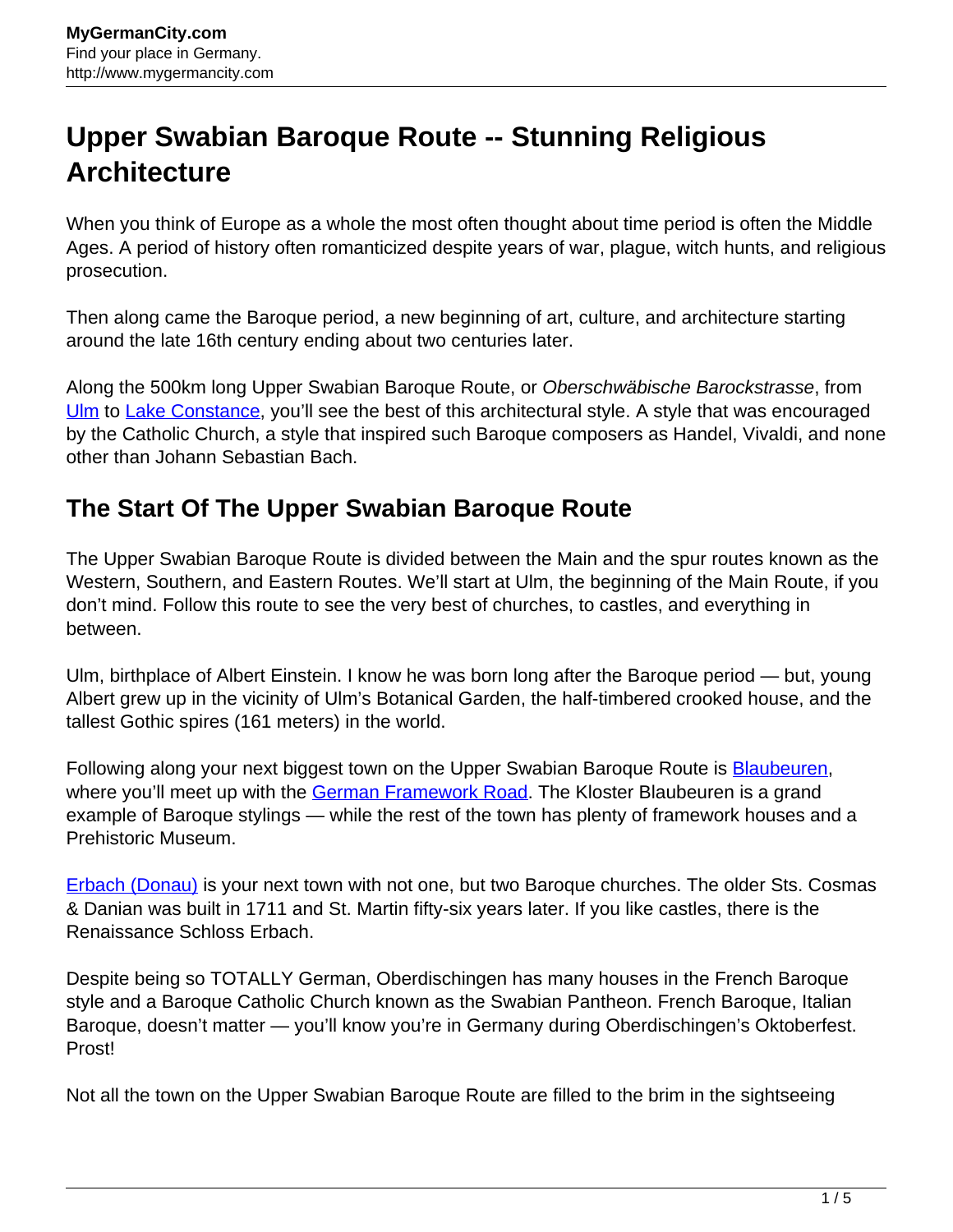department. But, if you don't stop — you might find something that tickles your fancy.

Gamerschwang has both a castle and church, earning it a stop on this route. As well as the Bar Wendelin Chapel (built 1696) in Nasgenstadt.

**Ehingen** has quite a bit to see, so plan accordingly. A lot of activity takes place on the Ehinger Square, where you'll find the Rathaus (Town Hall) and St. Blaise Church. There's also the Baroque Castle Mochental, a Fashion Museum, a Roman Museum, and a Brewery Museum.

Over in [Riedlingen](http://www.mygermancity.com/riedlingen), you want to see the village of Zell. Not only will you find the elaborate Baroque Castle Zwiefaltendorf, but also a Local History Museum, and a hanging garden. But, you'll also meet up again with the Framework Road, meaning there are lots of framework houses to boot.

Yes, I know the Castle Zwiefaltendorf is technically in Riedlingen; and not in the next town of Zwiefalten. Here is the Cathedral of Our Lady, a former Abbey that's now a center for psychiatry, and the Wimsener Cave for anyone brave enough to explore it.

Again we're getting into technicalities. The next town is Dürrenwaldstetten, but that's a village in the town of Langenenslingen. Whatever you call it, there are castle ruins (three to be exact), the Baroque Stauffenberg House (built 1728), and the extravagant Baroque St. Jacob Church.

Oh, we're back to Albert Einstein again in Bad Buchau. Albert's parents lived here in this mud & mineral spa town before he was born. Treat yourself to some spa services and a visit to the Stone Age Museum before moving on to Ingoldingen-Muttensweiler and its Baroque Parish Church.

Oh, cheers, another "Bad" town! [Bad Schussenried](http://www.mygermancity.com/bad-schussenried) has more than just spas. It has a beer stein museum, Pilgrimage Museum, Carriage Museum, and an outdoor "museum" of Swabian peasant houses, complete with thatched roofs. The Gate House at the monastery is your look into Baroque architecture, as well as the Library Hall with its elaborate carvings and paintings.

[Aulendorf](http://www.mygermancity.com/aulendorf) is a great spa resort town — perhaps why it's on the [Swabian Spa Route.](http://www.mygermancity.com/swabian-spa-route) Aulendorf's castle is a museum and its Catholic St. Martin Church has found a way to tastefully integrate architecture from the Gothic to Classicism periods all under one roof.

Ebenweiler might be on the Upper Swabian Baroque Route, but its the 15,000 year old lake that you'll remember the most. Take a dip, then head to Reute where you'll see the Baroque frescoes and gallery at the Klosterberg.

[Bad Waldsee](http://www.mygermancity.com/bad-waldsee) is downright awesome! Its pedestrian zone is a fantastic place to shop & eat, its City Lake a great place to swim, and its Church Treasury Museum a fine place to sightsee. Who care that the Rathaus and Gasthof Zum Hirschen aren't Baroque — they're timber framed buildings, and they're gorgeous!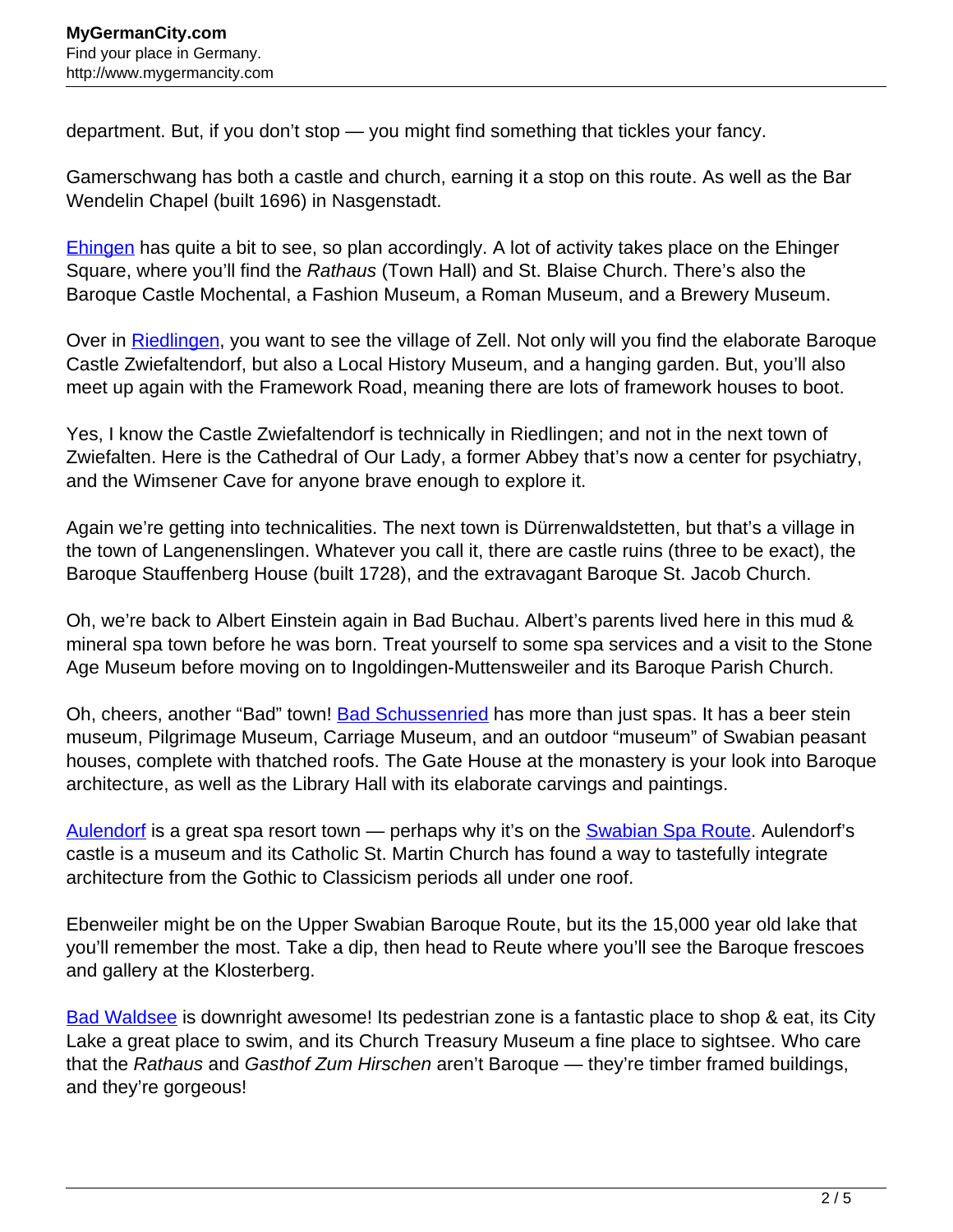Most visitors to Baindt come to see the Baroque former Abbey Church of St. John the Baptist. The rest of them come for the annual Wine Festival!

In [Weingarten](http://www.mygermancity.com/weingarten) you'll see one of the largest Baroque basilicas north of the [Alps](http://www.mygermancity.com/german-alps) — the Basilica of St. Martin, which is also the town's landmark. You've also got castle ruins and a City Museum, too.

Over in [Ravensburg](http://www.mygermancity.com/ravensburg) (and its villages) you've got quite a bit to see. In Ravensburg proper, there's the church of St. Jodok, the St. Christina Church, a Buddhist Center, and its City Tower & Gates.

In Ravensburg's village of Obereschach there's a local history museum, Baroque St. John the Baptist, and the medieval Monastery Weissenau (built 1145). Gornhofen has the St. Walburga Church, and in Weissenau there's the Baroque Church Sts. Peter & Paul.

Your next town on the Upper Swabian Baroque Route is just as busy as the one before. [Markdorf](http://www.mygermancity.com/markdorf) has a Bishop's Castle, a 13th century Hexenturm, and a late 17th century Baroque Hospital of Sts. Peter & Paul.

Oh grand, you've reached [Lake Constance](http://www.mygermancity.com/lake-constance) when you arrive in [Friedrichshafen](http://www.mygermancity.com/friedrichshafen). The Baroque Church of St. Nicholas earned it its right to be on the Upper Swabian Baroque Route — but treat yourself to a boat ride first!

Another town on the Bodensee is Eriskirch, where the Siberian Iris in the town's Nature Center will be the most memorable part of your visit here.

In [Langenargen,](http://www.mygermancity.com/langenargen) you've still got Lake Constance — as well as a marina, its landmark Castle Montfort, and the Baroque St. Martin Church (1718). If you're here in the summer, stay for the many summer concerts that are always going on.

It might be easy to forget that you're on the Upper Swabian Baroque Route when you arrive in [Tettnang.](http://www.mygermancity.com/tettnang) Why? Because of the Hops Museum, that looks at 150 years of hops growing in the region. Oh, do I have to spell it out? H-O-P-S equals beer! Beer. Baroque. Easy to get confused now, where'd I put my pint?

Seriously, Tettnang is a Baroque lovers dream. There's the New Palace, the Loreto Chapel, the St. Anne's Chapel; and on the 1st weekend of July there's the Montfort Festival (yes, more beer!).

Over in [Wangen im Allgäu,](http://www.mygermancity.com/wangen-im-allgaeu) there are the ruins of Neuravensburg, a local history museum, the St. Martin Church, and the town's landmark, the Ravensburger Tor. If you only get to see one thing make it the Rathaus, originally built at the turn of the 15th/16th century, then rebuilt in the Baroque style in 1719.

Would you believe there are still plenty of towns left on the Upper Swabian Baroque Route?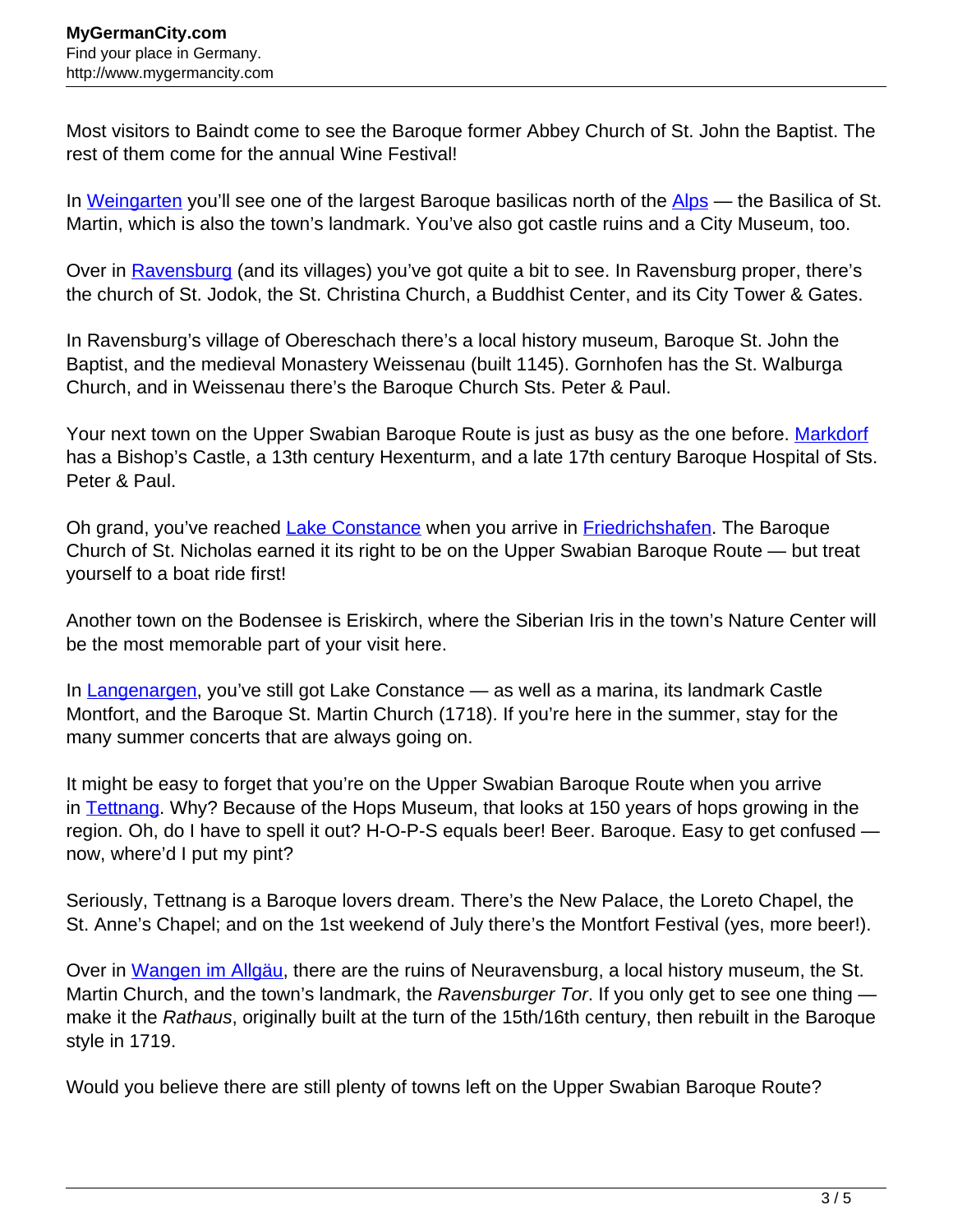[Argenbühl](http://www.mygermancity.com/argenbuehl) is next up with a local history museum, Ratzenried Castle, and a Baroque Church.

Over in **[Isny im Allgäu](http://www.mygermancity.com/isny)** there's a winter sports museum, historic Rathaus, Art Hall in the Palace, and original medieval church of Sts. James & George was rebuilt in the lavish Baroque style.

[Kißlegg](http://www.mygermancity.com/kisslegg) started as a Roman village. Now it's a haven for hikers and cyclists with its trails and paths. History and culture lovers will appreciate the Old Castle with its Baroque interior and the New Castle is Baroque as well.

Wolfegg also has a castle and its St. Catherine Church is considered to be one of the most beautiful Baroque churches in all of Germany.

Bergatreute has two Baroque churches to offer travelers. The Parish & Pilgrimage church of Sts. Philip & James was built in 1730 and the St. Georg Chapel in 1718.

Perhaps you've heard of [Bad Wurzach?](http://www.mygermancity.com/bad-wurzach) Oh sure, you've got the Baroque Schloss Bad Wurzach (which was used a WWII POW camp for French officers); but, it once had a leper colony and is now famous for its Alpaca Farm.

Over in Rot an der Rot, you've got the Monastery Church of St. Verena to see — and the cemetery church of St. Johann (built 1737).

[Ochsenhausen](http://www.mygermancity.com/ochsenhausen) has an Imperial Abbey. Think of a grandiose Abbey Church on steroids. ;-) It started out as a Romanesque Church, then took on Gothic features, and then redone in a Baroque style.

Ummendorf also has a Baroque church. St. John might have been built in 1805 — but its Madonna dates to 1450. The town also has a castle with a Baroque church.

[Biberach an der Riß](http://www.mygermancity.com/biberach-an-der-riss) does deserve its place on the Upper Swabian Baroque Route, but the halftimbered houses on the Marktplatz (including the Rathaus built in 1503) steal the show. There's also a Film & Cinema Museum and a Russian Cemetery, showing that Biberach has more to it than just its architecture.

Gutzenzell-Hürbel also has an Imperial Abbey. But, what it's most famous for is the Baroque Nativity scene that decorates the town from Christmas to Candlemas (February 2).

[Laupheim](http://www.mygermancity.com/laupheim) is a pretty active town with quite a bit to see & do. Yes, it has a Baroque church (Sts. Peter & Paul), a Baroque Rathaus & Granery (built 1778), and the Kleinlauheim — once a castle, it's now a police station and art gallery. When you've had your fill of this world, look to the heavens at Laupenheim's Planetarium.